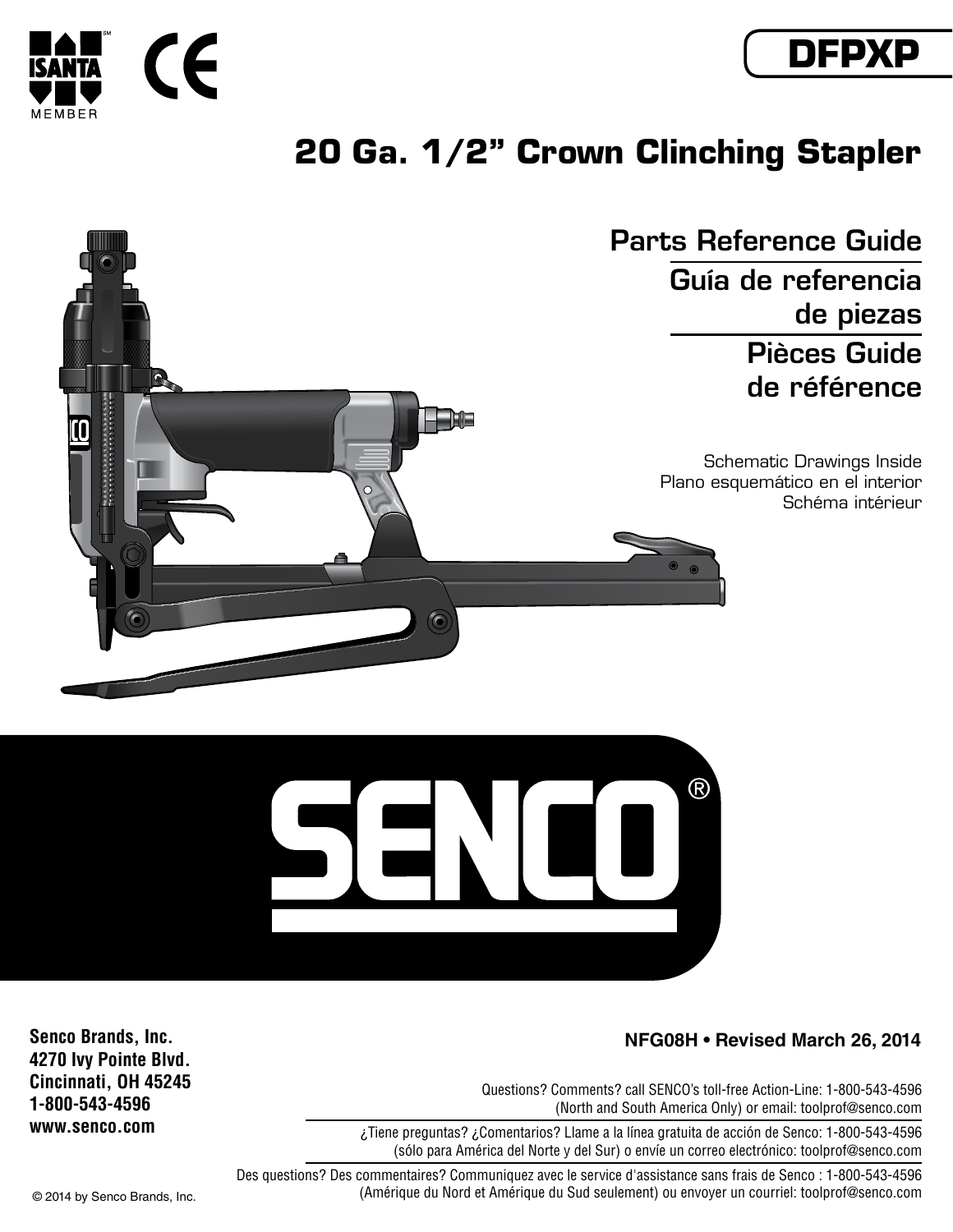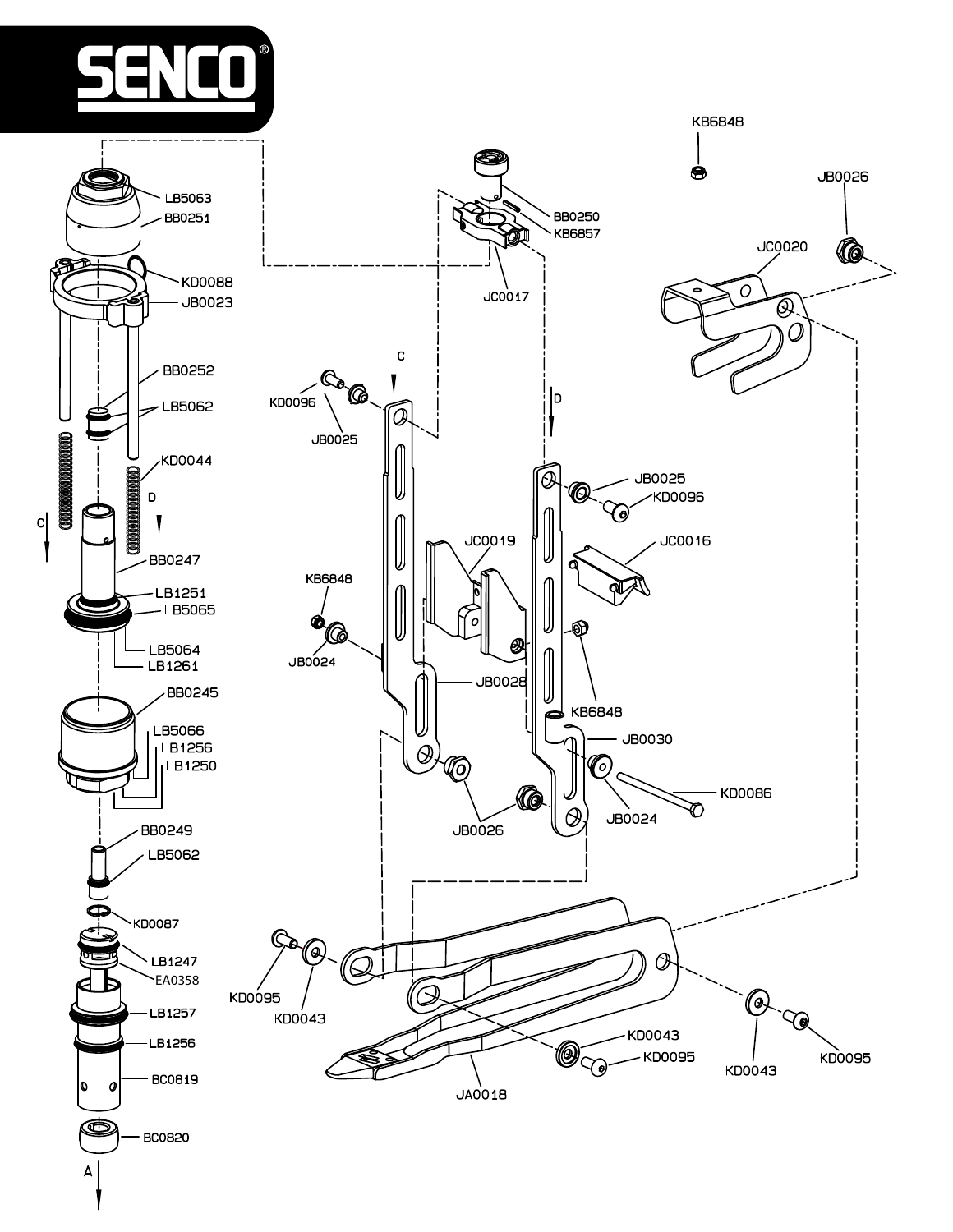## **20 Ga. 1/2" Crown Clinching Stapler DFPXP**